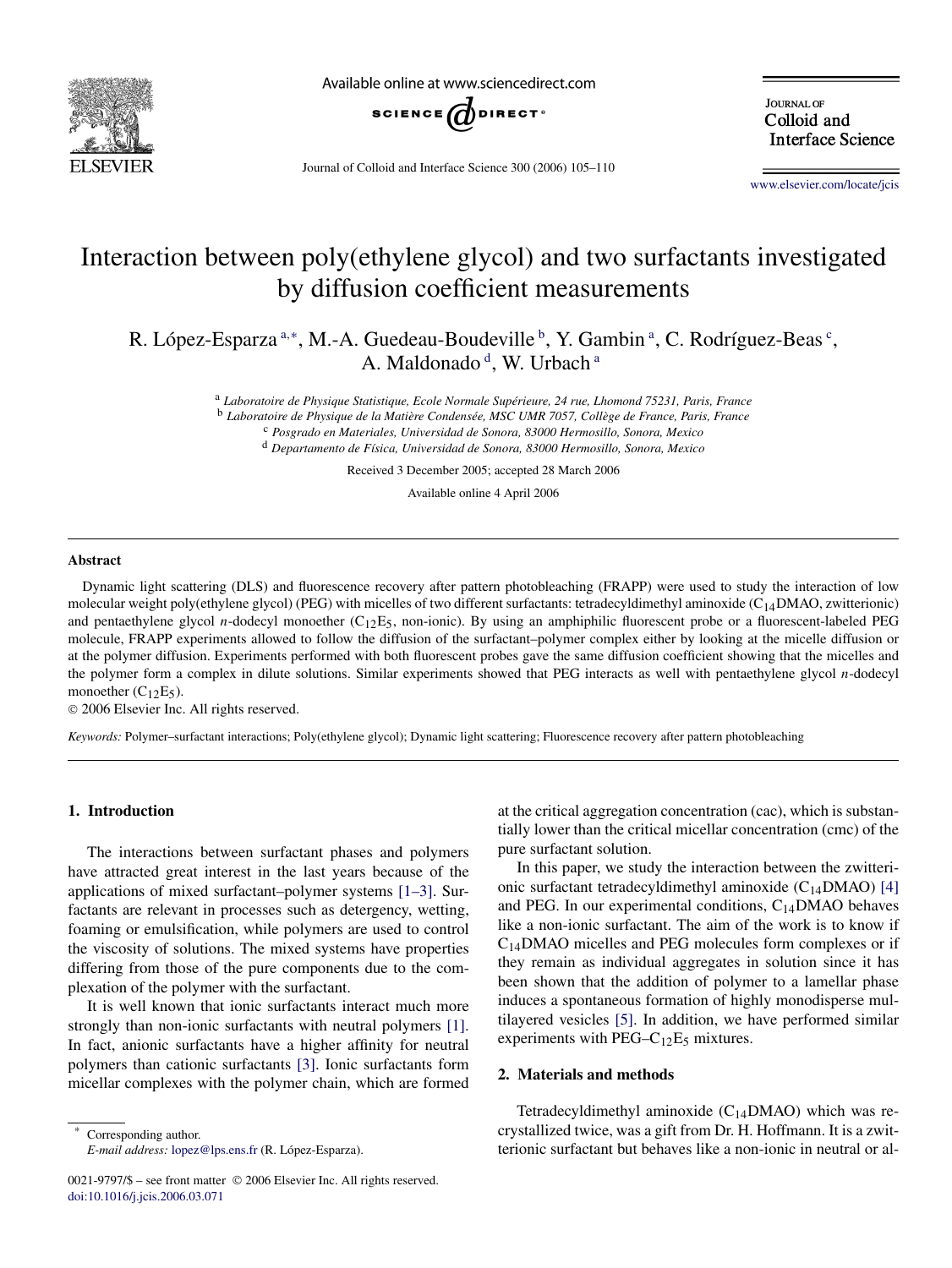kaline solutions as in our case [\[4\].](#page-5-0) Fluorescein-5-isothiocyanate (FITC 'Isomer I') was purchased from Molecular Probes.

Pentaethylene glycol *n*-dodecyl monoether  $(C_{12}E_5)$  was purchased from Nilkko Chemicals (Tokyo, Japan) and used as received.

Poly(ethylene glycol) (PEG) of molecular weight 20,000 g*/*mol and 5-(4,6-dichloro-*s*-triazin-2-ylamino) fluorescein hydrochloride,  $(C_{23}H_{12}Cl_2N_4O_5HCl$  or Cl DTAF) were purchased from Sigma and used as received.

All samples were prepared in ultra-purified water (resistivity  $\approx$  18 M $\Omega$  cm).

## *2.1. PEG 20,000 labeling with DTAF*

In order to follow the polymer diffusion with the FRAPP technique, we labeled PEG molecules with a fluorescent dye, according to the DTAF labeling of dextran [\[6\].](#page-5-0) In the following paragraph, we briefly describe the labeling procedure, which is represented in Fig. 1. Materials, synthesis details, and purification steps are described in details in Supplementary material. Numbers and letters between brackets refer to the synthesis steps depicted in Fig. 1.

## *2.2. PEG-propylamine (2)*

The addition of bromopropylamine (a)  $(1 g)$  to a solution of PEG 20,000 (1) (1 g) in aqueous NaOH (6.2 N) gave 1.99 g of crude product. After dialysis against water, the product was lyophilized to afford 853 mg of white powder, PEG-propylamine (2).

#### *2.3. PEG-propylamino-DTAF (3) and (4)*

400 mg of PEG-propylamine (2) and Cl DTAF (b) (90 mg,  $1.70 \times 10^{-4}$  moles, i.e., 4.25 eq/NH<sub>2</sub>) were allowed to react in sodium tetraborate buffer solution (0.1 M, pH 9) at room temperature overnight. The reaction mixture was dialyzed against Millipore water and lyophilized to afford 390 mg of yellow powder, crude dyed polymer (2b).

105.5 mg of crude dyed polymer (2b) were dissolved in aqueous NaOH (70 ml, pH 9) and dialyzed against 2 L of a NaOH (pH 9) solution for one month.

The dialyzed dyed polymer in solution was purified by gel exclusion chromatography and recovered in 3 elution volumes: A and B, orange solutions of dyed polymer PEG–DTAF, then C, yellow solution of free dye DTAF.

Solutions A and B were lyophilized to afford respectively 47.9 mg and 34.8 mg of a mixture of PEG di DTAF (3) and PEG mono DTAF (4).

In the following, only the fluorescent-labeled PEG from A will be used, called FPEG.

## *2.4. Dynamic light scattering (DLS)*

In a dynamic light scattering experiment, a laser beam is scattered by a small volume of the sample; light is collected



Fig. 1. Steps in the labeling procedure of PEG with a fluorescent molecule (DTAF) in order to obtain FPEG.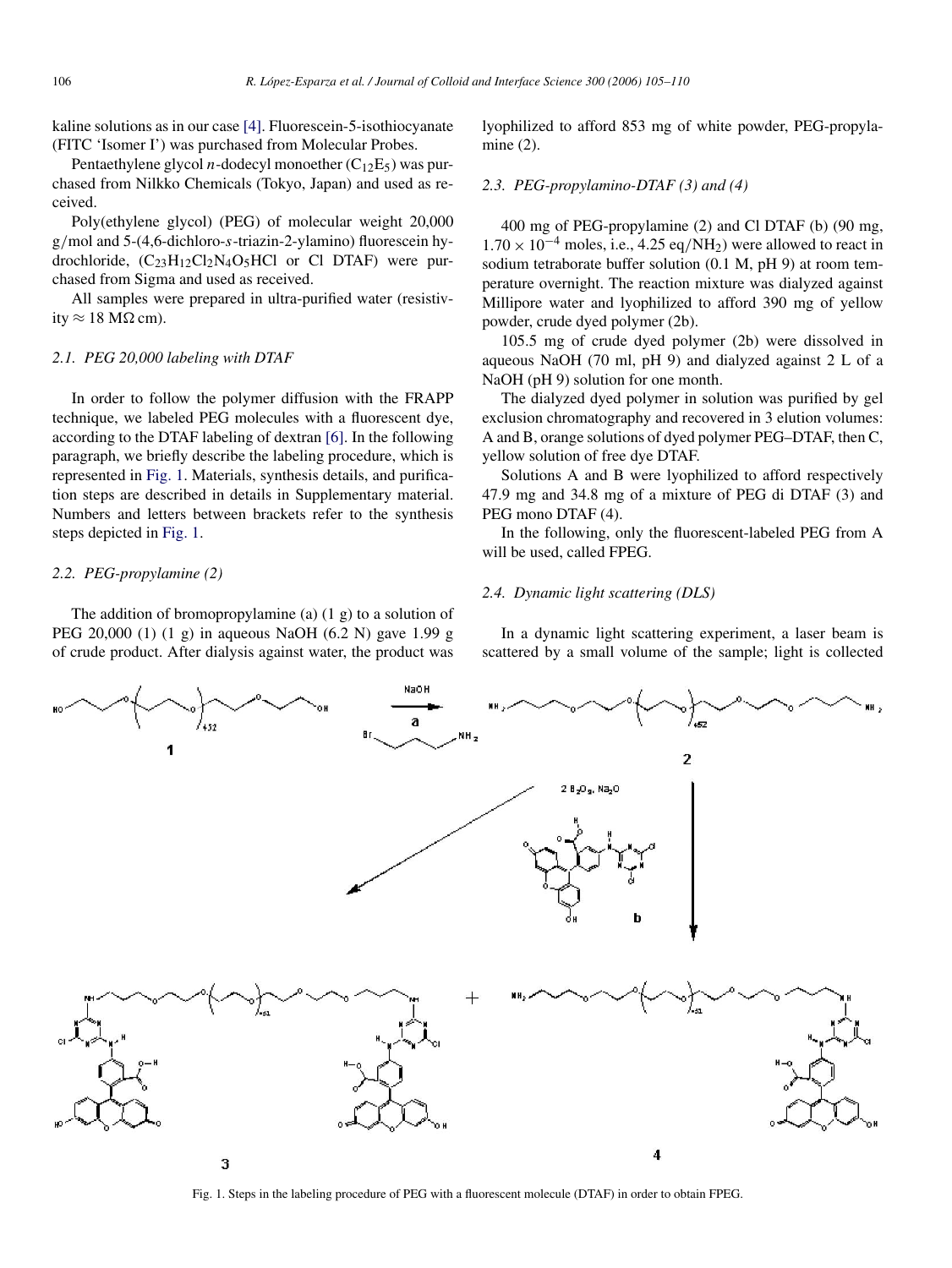<span id="page-2-0"></span>by a photomultiplier at an angle  $\theta$ , with respect to the incident beam. The scattered light presents intensity fluctuations that can be related to the mutual diffusion coefficient  $D<sub>m</sub>$  of the particles present in solution.

The normalized time autocorrelation function of the intensity of the scattered light for a given delay time  $\tau$  is

$$
g_2(\tau) - 1 = \beta |g_1(\tau)|^2,
$$
 (1)

where  $\beta$  is a factor that depends on the experimental geometry.

For monodisperse particles in solution the field correlation function decays exponentially,  $g_1(\tau) = \exp(-\Gamma t)$ , with a decay rate  $\Gamma = D_{\text{m}} q^2$ , where  $D_{\text{m}}$  is the mutual diffusion coefficient and  $q = \frac{4\pi}{\lambda} \sin(\theta/2)$  is the magnitude of the scattering vector,  $\lambda$  and  $\theta$  being the wavelength and scattering angle in the medium, respectively.

DLS experiments were performed in the homodyne mode using a 633 nm He–Ne laser and an ITI FW130 photomultiplier as light detector. The signal was digitized by an ALV-PM-PD amplifier-discriminator. The signal analyzer was an ALV-5000 digital multiple-*τ* correlator. The intensity autocorrelation function was measured at 50◦, 70◦, 90◦, and 110◦. The sample cells were 10-mL cylindrical ampules immersed in an indexmatching bath of toluene, thermostated at  $20 \pm 0.1$  °C.

# *2.5. Fluorescence recovery after pattern photobleaching (FRAPP)*

The FRAPP technique has been described in detail else-where [\[7\].](#page-5-0) Briefly, a fluorescent probe is homogeneously dissolved in the sample, and an irreversible bleaching of the fluorescent groups is induced by a very brief powerful laser pulse. A less powerful laser beam is used to monitor the fluorescence signal as diffusion of the probes leads to a new homogeneous concentration in the illuminated region of the sample. We used a Spectra Physics argon laser (400 mW at 488 nm) for the photobleaching pulse; the weaker beam has a 1000 times lower intensity. Both the bleaching and the monitoring beams are divided and superposed in the sample to create an interference fringe pattern. After the bleaching pulse, a piezoelectric crystal makes the monitoring beam sweep the bleached fringes in the sample, which reduces the noise to signal ratio in the recovery exponential signal. The self-diffusion coefficients  $D_s$  are deduced from the characteristic times  $\tau$  of the recovery curves by the classical relation  $D_s = \frac{i^2}{4\pi^2 \tau}$ , where the interfringe values  $i$  are in the range  $10-100 \mu m$  and the typical time values are from 0.1 to 10 s. The  $D_s$  values fitted to the above relation are obtained with an error smaller than 5%. FRAPP experiments were performed at  $20 \pm 0.1$  °C.

#### *2.5.1. Mutual vs self-diffusion*

In the dilute regime, the mutual and the self-diffusion coefficients extrapolate to the same value. For spherical particles, a hydrodynamic radius  $R<sub>H</sub>$  can be extracted using the Stokes– Einstein expression:

$$
D = \frac{k_{\rm B}T}{6\pi \eta R_{\rm H}},\tag{2}
$$

where  $k_B$  is Boltzmann's constant, *T* is the temperature, and  $\eta$ is the viscosity of the solvent.

# **3. Results and discussion**

#### *3.1. Separate characterization of PEG and FPEG*

We measured diffusion coefficients  $D<sub>m</sub>$  of PEG by DLS (Fig. 2). The extrapolation of  $D<sub>m</sub>$  for infinite dilution leads to a hydrodynamic radius of  $2.61 \pm 0.2$  nm.

We have also determined by FRAPP the size of FPEG. The fluorescence recovery signal in all the experiments was monoexponential, that is, only diffusing particles of one size are detected, and no free-DTAF was observed. In Fig. 2 we plot the self-diffusion coefficient  $D_{\text{FPEG}}$  of the fluorescent polymer as a function of PEG concentration. The hydrodynamic radius of FPEG extrapolated to infinite dilution is  $2.68 \pm 0.2$  nm is in good agreement with previously reported values [\[8,9\]](#page-5-0) and with our DLS results for PEG.

These experimental values are also in good agreement with theoretical predictions. The gyration radius  $R<sub>g</sub>$  for an ideal chain in a good solvent is related to the mean square end-toend radius *r* by [\[10\]](#page-5-0)

$$
R_{\rm g}\approx \frac{r}{\sqrt{6}},
$$

where  $r = 750 \times 10^{-4} (M)^{1/2}$  nm for PEG [\[9\].](#page-5-0) *M* is the molecular weight. For a Gaussian coil, the hydrodynamic radius  $R<sub>H</sub>$ is approximately two-thirds of the radius of gyration [\[11,12\].](#page-5-0) Then

$$
R_{\rm H} = \frac{R_{\rm g}}{1.5}.
$$

Taking  $M = 20,000$  g/mol, we find  $R_H = 2.9 \pm 0.1$  nm, a value reasonably close to the DLS and FRAPP results. The negative



Fig. 2. Diffusion coefficient of PEG as measured with DLS  $(\bullet)$ . Self-diffusion coefficient  $D_{\text{FPEG}}$  of the fluorescent polymer measured using FRAPP ( $\square$ ). The lines are the fits from which the hydrodynamic radii of the polymers were obtained.  $(2.61 \pm 0.2 \text{ nm}$  for DLS and  $2.68 \pm 0.2 \text{ nm}$  for FRAPP.) In all plots, the typical error is smaller than the symbol size.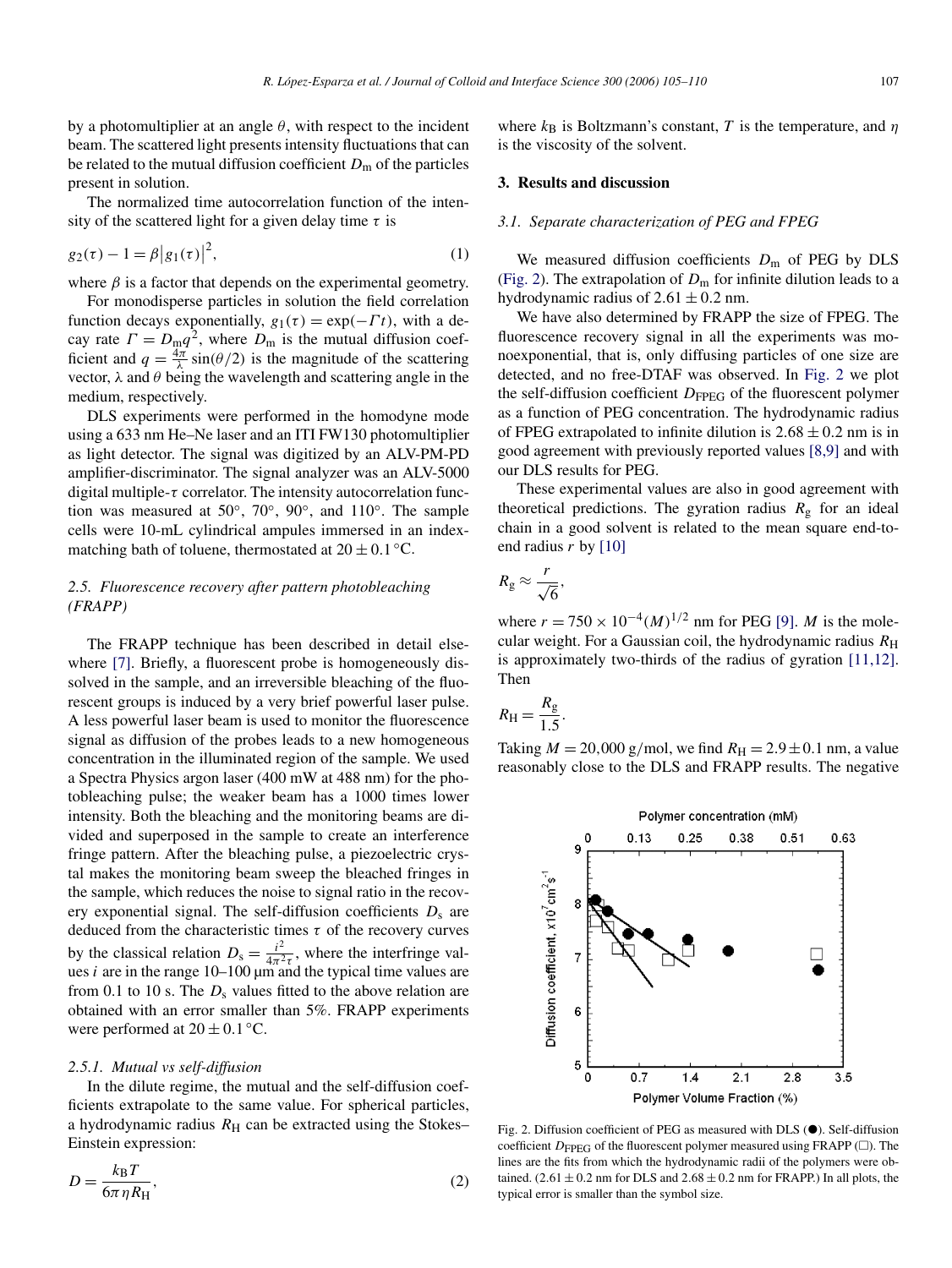slope of the diffusion coefficient curves indicates an attractive interaction between PEG molecules. This result agrees with the fact that PEG has a slight tendency to aggregate in solution [\[13\].](#page-5-0)

#### *3.2. C14DMAO–PEG interactions*

The surfactant concentrations studied are in the range 1 *<*  $c < 55$  mM. These concentrations are well above the critical micellar concentration (cmc =  $0.12$  mM at  $25^{\circ}$ C). For concentrations *c* below ∼10 mM, the micelles are spherical. Electric birefringence experiments show that an increasing surfactant concentration leads to a sphere-to-rod transition at around 10 mM [\[4\].](#page-5-0) Small-angle neutron scattering experiments (SANS) confirm the existence of cylindrical micelles for the higher surfactant concentrations [\[14\].](#page-5-0) The polydispersity index obtained by this technique is in the range 0.4–0.8 [\[14\].](#page-5-0)

#### *3.2.1. DLS*

In Fig. 3 we plot the diffusion coefficients obtained with DLS; all correlation functions were single exponentials. For each concentration, the polydispersity index obtained from cumulant fits to the DLS data was low (*<*0.5).

 $[PEG] = 0$  mM The diffusion coefficient of the pure  $C_{14}DM$ -AO micelles decreases from a value of 7*.*<sup>5</sup> <sup>×</sup> <sup>10</sup>−<sup>7</sup> cm2*/*<sup>s</sup> down to  $3.5 \times 10^{-7}$  cm<sup>2</sup>/s, as the surfactant concentration is increased. Note that the surfactant volume fraction is small enough to neglect interactions between micelles, i.e., the variation in the diffusion coefficient is due to micelle growth.

 $[PEG] = 0.25$  mM When PEG is added to the surfactant solution, the most diluted micelles see their diffusion coefficient hindered by a factor 1.7. As only one size is detected in solution, this suggests a formation of PEG–micelles complexes.

## *3.2.2. FRAPP*

FRAPP experiments allow us to have insight on this  $C_{14}DM$ -AO–PEG complex formation (Fig. 4).

*[PEG]* = *0 mM* We have performed FRAPP experiments with pure  $C_{14}$ DMAO solutions for the same surfactant concentrations as in Fig. 3. The amphiphilic fluorescent probe used in these experiments is the fluorescein derivative, FITC grafted to a 12 carbon hydrophobic tail that anchors in the micelles. Thus, we follow the diffusion of the micelles in the system. As shown in Fig. 4  $(\bullet)$ , the self-diffusion coefficients of the C<sub>14</sub>DMAO micelles confirm the DLS results.

 $[PEG] = 0.25$  mM The FRAPP technique allowed us to follow the two components of the mixed polymer–surfactant samples. When the amphiphilic probe was used, we followed the diffusion of the surfactant aggregates, whereas when the fluorescent polymer was used, we followed the diffusion of the polymer chains.

From Fig. 4 we can see that the self-diffusion coefficient measured for the amphiphilic fluorescent probe in these samples correspond to that found by DLS for this polymer concentration. In addition, the *D* values of the fluorescent-labeled



Fig. 3. DLS. Diffusion coefficients *D* plotted versus C<sub>14</sub>DMAO concentration;  $C_{\text{PEG}} = 0 \text{ mM}$  ( $\bullet$ ) and  $C_{\text{PEG}} = 0.25 \text{ mM}$  ( $\Box$ ). The surfactant volume fraction was calculated using  $\rho_{C_{14}DMAO} = 0.89$  g cm<sup>-3</sup>.



Fig. 4. FRAPP. Plot of self-diffusion coefficients *D* versus C<sub>14</sub>DMAO concentration. Micelles were labeled with the fluorescent amphiphilic probe C<sub>12</sub>-FITC. Concentrations as in Fig. 3,  $C_{PEG} = 0$  mM ( $\bullet$ ) and  $C_{PEG} =$ 0.25 mM ( $\square$ ). The fluorescent-labeled FPEG ( $\diamondsuit$ ) ([FPEG] = 0.05 mM and  $[PEG] = 0.20$  mM) have the same mobility than the micelles.

FPEG  $(\diamondsuit)$  are identical to the values found for the amphiphilic probe  $(\square)$ . At low surfactant concentrations, the diffusion coefficients associated with both the surfactant micelles and the fluorescent polymer have the same value, significantly smaller than that obtained for pure surfactant micelles  $(•)$ .

This adds information on the DLS results, clearly demonstrating the formation of a polymer–surfactant complex.

Note that for the highest surfactant concentrations, the polymer–surfactant complex mobility is faster than that of the pure surfactant micelles. This result comes from the fact that below 10 mM, the pure surfactant micelles are spherical, while above 10 mM, they are cylindrical [\[4,14\].](#page-5-0) The growth and the change of shape of the micelles explain the variation of their mobility, as a function of surfactant concentration, in the pure surfactant system. Obviously, the polymer modifies these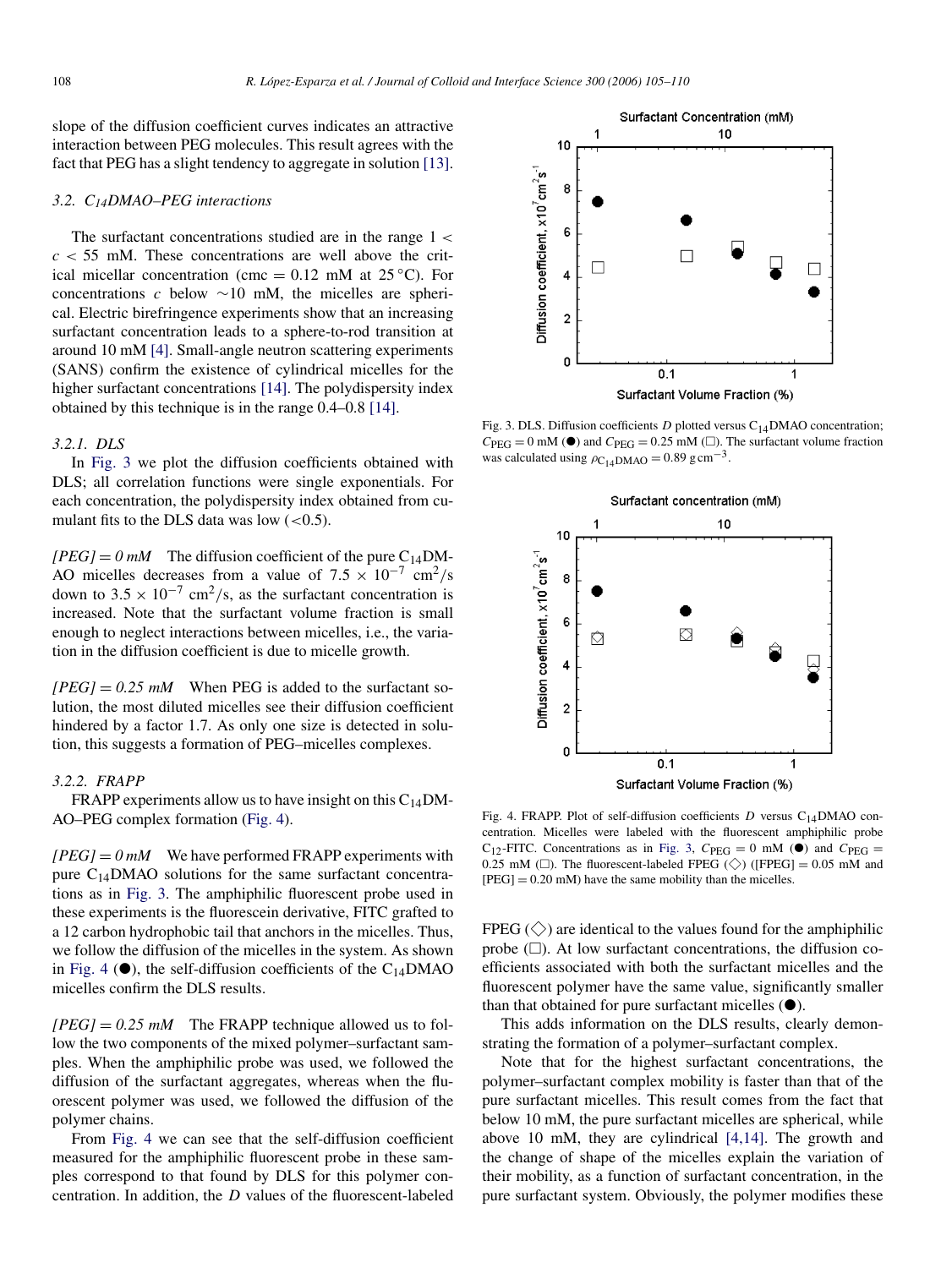<span id="page-4-0"></span>micellar transformations, and the diffusion coefficient of the complex has a less-pronounced variation.

The interaction between  $C_{14}$ DMAO and PEG is probably of hydrophobic type. In fact, earlier work, based on NMR experiments suggests this kind of interactions for PEO and ionic surfactants [\[15,16\].](#page-5-0) In addition, our results agree with the continuous adsorption mechanism found in computer simulations for systems where the binding between polymer and surfactant is dominated by hydrophobic interaction (i.e., when the surfactant tails tend to adsorb on the polymer) [\[17\].](#page-5-0)

# *3.3. C12E5–PEG system*

## *3.3.1. DLS*

 $[PEG] = 0$  mM We performed DLS experiments with polymer-free  $C_{12}E_5$  micelles in samples with surfactant concentrations in the range 1 mM  $\leq c \leq 90$  mM. The critical micellar concentration of C<sub>12</sub>E<sub>5</sub> at 25 °C is 65  $\mu$ M [\[18\].](#page-5-0) The clouding temperature of the binary system  $C_{12}E_5$ -water is around 31 ◦C [\[19\].](#page-5-0) Micelles are cylindrical and polydisperse for all concentrations [\[20,21\].](#page-5-0)

The DLS correlation functions are unimodal for surfactant concentrations  $\leq 5$  mM. The relaxation time ( $\tau$ ) is linearly dependent on *q*−<sup>2</sup> demonstrating a diffusive process.

For surfactant concentrations  $\geq 5$  mM the correlation function is very close to a single exponential, although a smallamplitude, non-diffusive, faster component appears (less than 10% of total signal intensity). This component was not detected by FRAPP experiments, and will not be taken into account hereafter. More experiments are necessary to clarify the origin of this component.

The measured diffusion coefficients are plotted in Fig. 5 where the filled circles represent values obtained from the single exponentials ( $c \leq 5$  mM) and from the slow modes ( $c \geq 5$ 5 mM).

 $\mathbf{1}$ 

Ĉ

**B** 

6

4

 $\overline{2}$ 

 $\mathbf 0$ 

 $0.01$ 

Diffusion Coefficient, x10<sup>7</sup>cm<sup>2</sup>s<sup>-1</sup>

The *D* values obtained are smaller than those found for C14DMAO, indicating larger micelles. The behavior observed agrees with results reported for this concentration range, for the single exponential correlation functions and for the slow modes [\[21\].](#page-5-0)

 $[PEG] = 0.25$  mM When PEG is added to the C<sub>12</sub>E<sub>5</sub> solutions, the DLS correlation functions become bimodal for  $[C_{12}E_5]$  < 5 mM, the two characteristic times corresponding to diffusive processes. The diffusion coefficients obtained are plotted in Fig. 5.

For low surfactant concentrations, the diffusion coefficient associated with the fast mode is very close to that of free PEG (horizontal broken line in Fig. 5, as calculated from the data in [Fig. 2\)](#page-2-0). The slow mode in the polymer–surfactant samples yields diffusion coefficients very similar to those of the polymer-free micelles.

However, by increasing the concentration of surfactant, a more dramatic effect appears as shown in Fig. 5. The *D* values corresponding to the fast mode start to decrease from  $[C_{12}E_5] = 8$  mM, down to the slow mode *D* values (attained for  $[C_1E_5] \approx 10$  mM).

In order to determine the localization of the PEG molecule and detect possible  $PEG-C_{12}E_5$  complexes, we used the complementary FRAPP experiments (Fig. 6).

## *3.3.2. FRAPP*

 $[PEG] = 0$  mM We have performed FRAPP experiments with pure  $C_{12}E_5$  solutions for the same surfactant concentrations as in Fig. 5; the data  $(\bullet, Fig. 6)$  obtained correspond well to the DLS results.

 $[PEG] = 0.25$  mM When non-fluorescent PEG is added to the micelles labeled with  $C_{12}$ -FITC, the diffusion coefficients obtained  $(\triangle)$  exhibit a monotonic evolution similar to the one observed for PEG-free micelles  $(\bullet)$ . For  $c < 8$  mM, the higher



Fig. 5. Diffusion coefficients obtained from DLS experiments for  $C_{12}E_5$  micelles as a function of surfactant concentration  $(\bullet)$ . Slow  $(\square)$  and fast  $(\diamondsuit)$ modes obtained from DLS for PEG–C<sub>12</sub>E<sub>5</sub> samples ([PEG] =  $0.25$  mM). The broken line represents the diffusion coefficient of PEG in pure water.

 $0.1$ 



Fig. 6. FRAPP. Diffusion coefficients  $D$  versus  $C_{12}E_5$  concentration, for polymer-free micelles  $(\bullet)$  and for micelles in the presence of 0.25 mM PEG ( $\triangle$ ). The micelles were labeled with  $C_{12}$ -FITC. Two *D* values are detected when using FPEG ( $\diamondsuit$  and  $\Box$ , respectively).